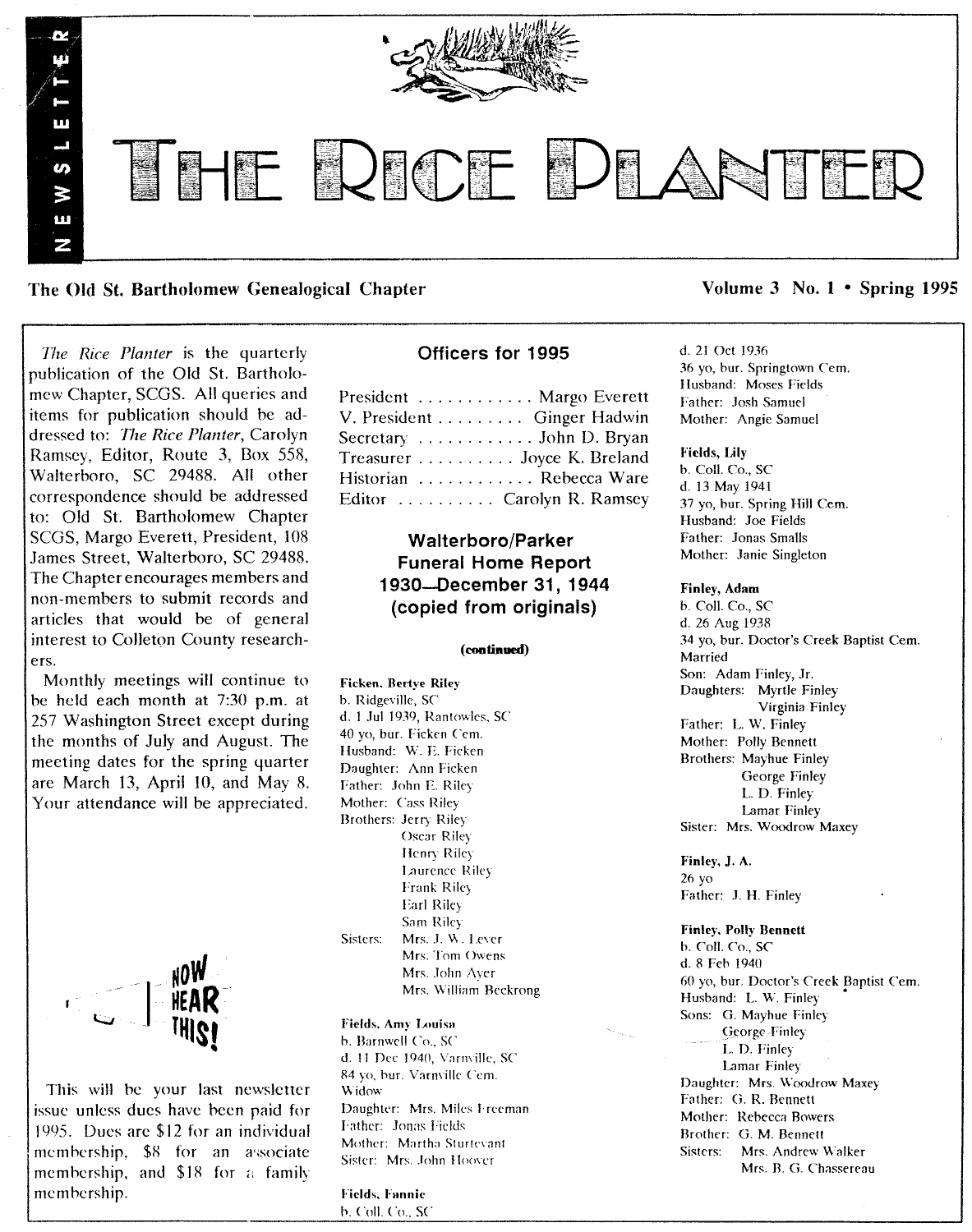Fishburne. Julia Fripp  $\mathbb{C}^{s \wedge \mathbb{C}^{(1)}_+}$ b, Coll. Co., SC d, 9 Sep 1938 52 yo. bur. Live Oak *Cern,* Ilusband: C. L. Fishburne'!: Sons: Clarence Fishburne  $\mathcal{L}^{\text{exp}}$ Fripp Fishburne  $\frac{d^2\bar{d}^2}{d\bar{d}^2}$ <br>Ashley Fishburne Ashley Fishburn<br>John P. Fishburi Daughters: Helen Stokes 829 Katherine Sabin & 22 Elizabeth Fishburne  $8\sqrt[3]{5}$ Edna Fishburne 33357 Father: Melvin Fripp  $L322$ Mother: Melinda Elmina Black& 332. Brothers: L M, Fripp R, B. Fripp

#### Fishburne. Luea

b. Coll. Co., SC d, 14 Apr 1937 37 yo, bur. Burnett Cern, Husband: Steve Fishburne Father: Edward Rainey Mother: Martha Rainey

### Fishburne. Mamie Stokes

b. CoIL Co., SC d. 3 Sep 1944 68 yo, bur. Live Oak Cern. Widow of C. P. Fishburne Sons: C. P. Fishburne, Jr. James G. Fishburne Father: Alfred Elihue Stokes Mother: Annie Hill Stokes Brother: Dr. L. M. Stokes Sister: Mrs. James Ackerman

### Fishburne, Richard Irving

b. 10 May 1912, Walterboro, SC d. 27 Sep 1937, Columbia, SC 25 yo, bur. Walterboro, SC Father: I. M. Fishburne Mother: Gladys Wichman

### Fishhurne. Steve

b. Call. Co., SC d. 21 No\' 1938, Green Pond, *SC* 47 yo, bur. Mount Olive Cern. Wife: Laura Filmore Fishburne Father: Quaker Fishburne Mother: Katie Fishburne

### Fisher. Marium Wanetta

b, Walterboro, *SC* d. 21 Nov 1937 2 yo, bur. Live Oak Cem. f'ather: Wallace Fisher Mother: Ruth Smalls

# Fisk. Joseph Washing<br>b. Coll. Co., SC

d, 14 Mar 1932

62 yo, bur. Piney Grove *Cern.* Wife: Louise Hiott Fisk Sons: II. L. Fisk R. E. Fisk Daughters: Mrs. E B. Nettles Mrs. G. C. Brant Mrs. Paul Ramsey Father: Sebron Fisk Mother: Ada Kinard

### Fisk, Mrs. McCarey

 $\overline{b}$ . তো<del>! তে., s</del>t' d. 26 Mar 1942 bur. Pine Grove Baptist Cem. Widow Son: H, Ci. Fisk Daughters: Mrs. Oliver I.emacks Mrs. Fdision Walton Father: Silas I.emacks

### Fletcher, Bahy Boy

b. 2 Dec 1942 d. 2 Dec 1942 bur. Black Creek Baptist Cem. Father: J. H. Fletcher Mother: Delia Williams

### Eletcher, Bass-Lee

b. Coil. Co., SC d. 10 Apr 1936 58 yo Widower Father: George Fletcher Mother: Miliey Catterton Sister: Mr. L. O. Hickman

### Fletcher. Berry' Jefferson

b. ColI. Co., SC d. 14 Dec 1944 60 yo, bur. Live Oak Cern. Wife: Evy Heap Fletcher Sons: Lt. James M. Fletcher Petty Off. 2nd Class Harold II. Fletcher Daughters: Mrs. M, L Hutson Inez M. f'letcher Alily Hetcher Father: Francis Marion Fletcher Mother: Rosa Ramsey Brother: John 1L Fletcher Sisters: Tisha Carter Mrs. J. R. Varnadoe Mrs. C. R, Morris

### Fletcher. Gladys Young

b. 21 Jan 1907, Allendale Co., SC d. 19 Jul 1941 34 vo, bur. Fairfax Cem. Widow Daughter: Shirley Fletcher Father: George I. Young Mother: Willie Rivers Half brothers: Rivers Young William II. Young

### Sister: Eugenia Young

#### Fletcher, Rosa Ramsey

b. ColI. Co., *SC* d. 19.1un 1940 83 yo, bur. Black Creek Baptist *Cern.* Widow of Francis Marion Fletcher Sons: B..I. Fletcher .I. H. Fletcher Daughters: Mrs. A. J. Cummings Mrs. John Carter Mrs. J. R. Varnadoe Father: John Ramsey Brothers: J. A. Ramsey Cleveland Ramsey

### Fletcher, Ruhy Lee

b. Coil. Co., SC d. 27 Feh 1932 43 yo, bur. Black Creek Baptist Cem. Husband: B. L. Fletcher Father: Pink Morwood Mother: Miss Wilson Sister: Lottie Meyers one in Florida

#### Floyd, Margurite

b. Bamberg Co., SC d, 30 Dec 1935, Lodge, SC 24 yo, bur. Carters Ford Baptist Cem. Husband: J. Ardie Floyd Son: baby boy Daughters: Tereca Floyd Gladys Floyd Father: Lee Bennett Mother: Nettie Bishop Half brothers: Harold Bennett LeRoy Bennett William Bennett Half sisters: Lonice Bennett Alonize Bennett Gladys Bennett

Folk, Baby Girl b. Walterboro, *SC* d. 19 Feb 1944 bur. Live Oak Cem. Father: Lawrence Folk Mother: Pinky Gadsen

Folk, Jim b. NC d. 23 May 1936 65 yo, bur. Savannah, CiA Wife: Charlotte William Folk

### Follmer. 2nd Lt. Harold W. b. 13 May 1924, Selinsgrove, PA d. 18 Dec 1943, Walterboro, SC 19 yo, bur. Selingsgrove, pA Father: Harold W. Follmer Mother: Mildred Grace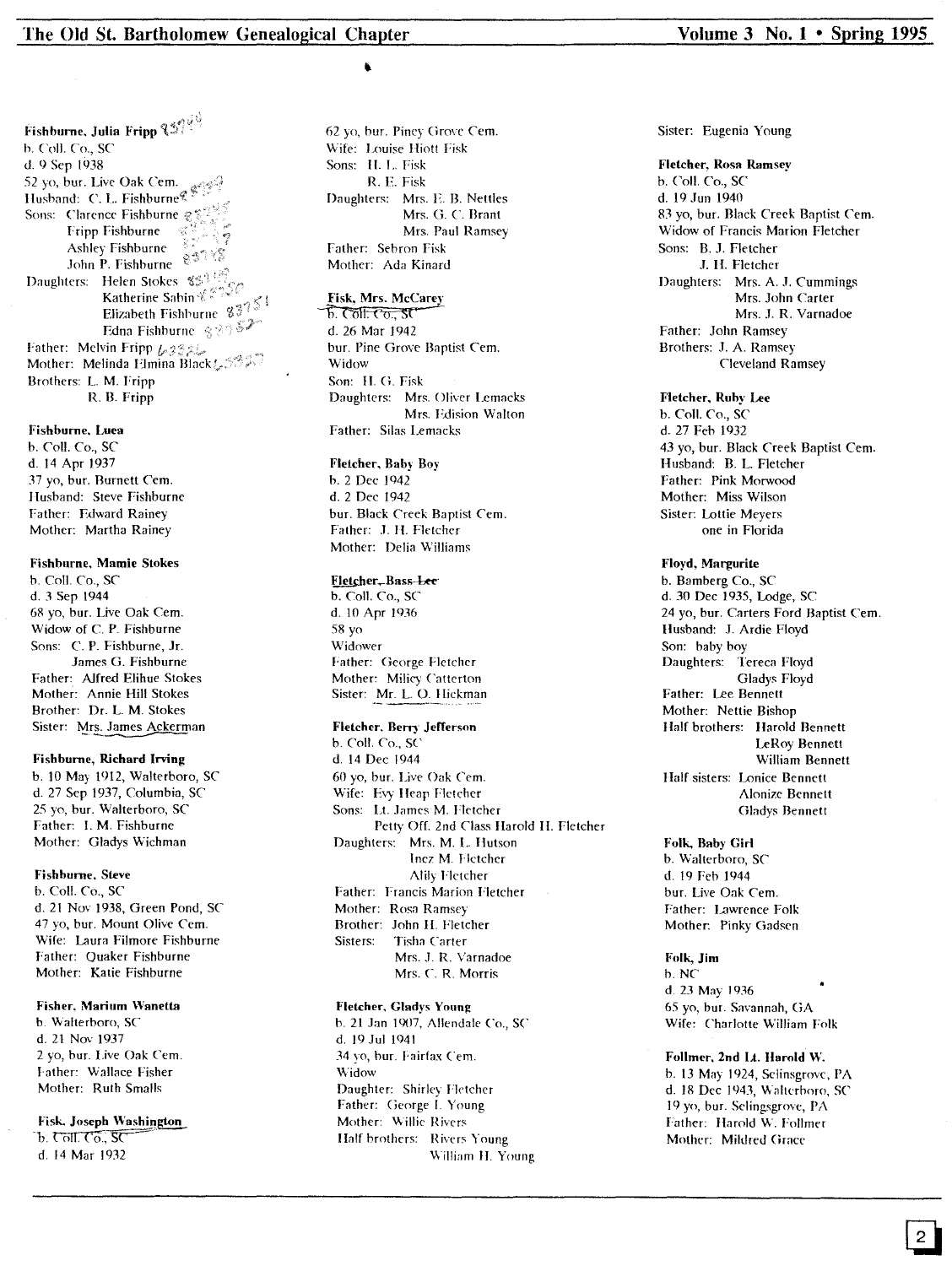Fontaine, Ethel Laura

 $h.$  Coll. Co.,  $SC$ d. 19 Aug 1940 43 vo. bur. Doctor's Creek Baptist Cem. Husband: Freddie Ofra Fontaine Son: Freddie O. Fontaine, Jr. Daughter: Mrs. Fuller B. Avant Father: Louis I. Kinsey Mother: Niña Minnie Fennell Brother: Lt. G. C. Kinsey Mrs. M. N. Motris Sisters: Mrs. I. H. Avant Mrs. B. R. Avant Mrs. Loyal Bishop Mrs. Paul Beach

Fontaine, Freddie Ofra

b. Walterboro, SC d. 14 Mar 1941, Charleston, SC 19 yo, bur. Doctor's Creek Baptist Cem. Father: Freddie Ofra Fontaine, Sr. Mother: Ethel-Kinsey Sister: Mrs. Fuller B. Avant

Fox, Gertha Carline

b. Coll. Co., SC d. 25 Mar 1932, Bamberg, SC 30 yo, bur. Live Oak Cem. Husband: Everett Fox Children: 5 small Father: J. L. Hickman Mother: 711116 Fletcher Brother: Clarence Hickman Sister: Beaulah Hickman Fox, Richard Dock b. Charleston Co., SC d. 10 Aug 1938 40 yo, bur. Live Oak Cem. Wife: Maud Mason Fox Daughters: Marjorie Fox Doris Fox Father: Perry Fox Mother: Fannie Nobles Brothers: Jervy P. Fox Jolly Fox **Ernest Fox** Hoolie Fox Sisters: Mrs. H. B. Beach Mrs. C. W. Bishop Mrs. J. E. Collins Gertrude Fox

### Fox. Richard Perry

b. Coll. Co., SC d. 9  $\Delta$ pr 1935 80 yo, bur. Saul Dam Baptist Cem. Widower Sons: Barney Fox Ollie Fox Jervey Fox J. L. Fox E.J. Fox

H. M. Fox R.D. Fox Daughters: Mrs. J. D. Platt Mrs. H. B. Beach Mrs. C. W. Bishop Mrs. John Collins Gertrude Fox Father: Capt. J. R. P. Fox Mother: Elizabeth Waters Brothers: W. R. Fox Michael Fox

### Fox, William Ross

b. 11 Apr 1852, Dorchester Co., SC d. 21 Mar 1937, Adams Run, SC 85 yo, bur. Fox Cem. Wife: Martha Garvin Fox Sons: Isiah I. Fox Frank J. Fox John R. P. Fox P. Murphy Fox Daughters: Mrs. Joseph M. Tuten Mrs. Tillman H. Platt Father: Cap. J. R. P. Fox Mother: Elizabeth Waters Brother: Mike Fox

### Fralix, Bessie Lou Padgett

 $b.$  Coll  $C\sigma$ ,  $SC$ d. 9 Dec 1939 44 yo, bur. Smoaks Baptist Cem. Husband: J. B. Fralix Daughter: Mrs. Ervin Hickman, Father: J. S. Padgett Mother: Mary M. Smith Brothers: Monroe Padgett R. B. Padgett Haskell Padgett C. G. Padgett D. S. Padgett **Ivey Padgett** Sisters: Mrs. Gene Padgett Rebecca Brunswick Katic Jane Stewart Mrs. M. M. Morris

### Fralix, Essie May Kinard Carter b. Coll. Co., SC

d. 18 Aug 1943, Ruffin, SC 44 yo, bur. Smoaks Baptist Cem. Husband: Dave S. Fralix Sons: Sgt. Linwood Carter Corporal Etheridge Carter Claire Carter Daughters: Mrs. Dove Branton Mrs. Lee Woods Father: Isaac Kinard Mother: Florence Smoak Brothers: O. B. Kinard A. B. Kinard Benjamin F. Kinard Sister: Mrs. Watson Smith

Fralix, Gertrude Coleman b. Coll. Co., SC d. 10 Apr 1941 42 vo, bur. Smoaks Baptist Cem. Husband: Dave Fralix Son: Albert Coleman Daughters: Mrs. Tyler Padgett Dorothy May Avant Mrs. B. B. Anderson Mrs. E. J. Carter Geraldine Coleman Raydell Coleman Father: Ike Kinard Mother: Florence Smoak Brothers: Harry Kinard O. B. Kinard A. B. Kinard I. D. Kinard Sisters: Mrs. Henry Carter Mrs. W. B. Smith

Fralix, Mrs. Rufus <del>-b. Coll. C</del>o., SC d. 9 Oct 1938, Jacksonboro, SC 20 yo, bur. Cross Swamp Methodist Cem. Husband: Rufus Fralix Father: H. W. Connelly Mother: Mamie Avant

Frampton, Wylie Austin, Jr. b. Coll. Co., SC d. 11 May 1938 27 vo. bur. Live Oak Cem. Father: Bert Frampton Mother: Laura Singleton Brothers: Thomas S. Frampton Carlisle Frampton Mildred Frampton Sisters: Lauretta Frampton

**Francis, Augustus Matthew** 

b. Coll. Co., SC d. 13 Jul 1944 69 yo, bur. Bedons Baptist Cem. Wife: Elizabeth K. Francis Son: A. K. Francis, Sr. Daughter: Mrs. Jimmie Hill Father: Matthew Francis Mother: Caroline Seigler Brother: C.C. Francis

#### Francis, Rowdell

b. Hampton Co., SC d. 25 Oct 1937 bur. Varnville, SC Husband: Jerome Francis Father: Robert Alexander Mother: Lola Smalls

### Francis, Guy

b. Coll. Co., SC d. 10 May 1934 57 yo, bur. Hickory Hill Cem.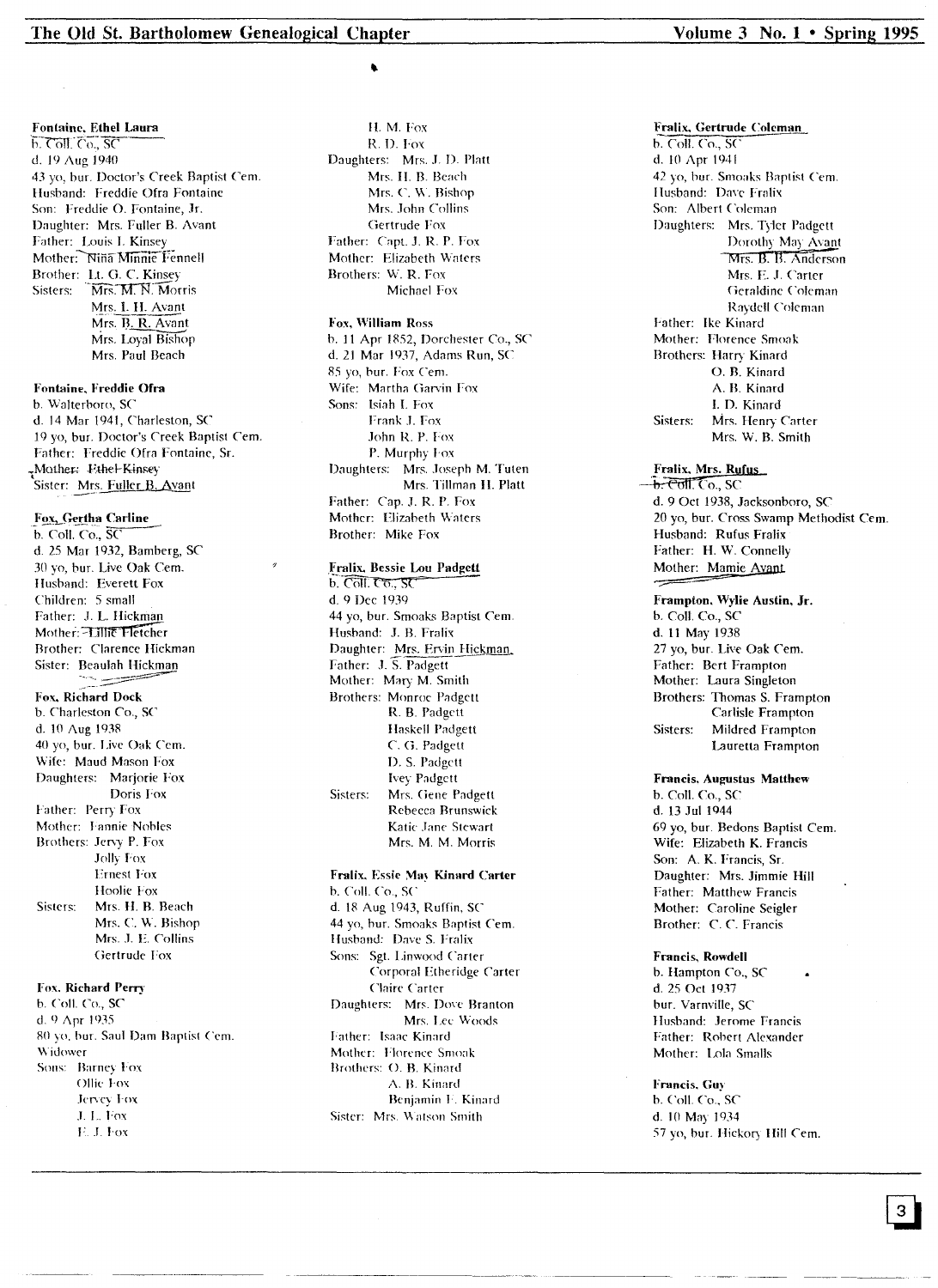Wife: Ella Francis Father: Ned Francis

### Franklin, Lillian Genevieve

b. 26 Nov 1903, Augusta, GA d. 19 Oct 1935 31 yo, bur. Pine Forest *Cern.* Husband: J. E. Franklin Daughter: Bettie Sue Franklin Father: W. H. Franklin Mother: Julia Page Brother: W. P. Franklin Sisters: Katie Franklin Mrs. J. L. Markroatler

### Fraser, Edith LeRo)'

h. 16 Apr IR92, Walterhoro, *SC* d. 24 Nov 1939 47 yo, bur. Live Oak Cern. Single Father: George Rivers Fraser Mother: Caroline Susan Henderson Sisters: Jessie M. Fraser Marion L. Fraser Amelia S. Fraser

### Fraser, Effie Evans

CoIL Co., *SC* d.6 Sep 1937 25 yo, bur. Bedons Baptist Cem. Husband: Richard Fraser Sons: newly born twins Daughters: Frances Fraser Christine Fraser Father: Carlos Evans Mother: Elizabeth Groves Sisters: Essie Fraser Inez Evans Sallie Mae Evans Catherine Evans

#### Fraser, Elias

b. Call. *Co.,* SC d. 19 Feb 1937 ROyo, bur. Henderson *Cern.* Wife: Ellen Fraser

### Fraser, Sophia Henderson

b. 19 Oct 1865, Call. Co., SC d. 13 Oct 1944 79 yo, bur. Live Oak Cern. Husband: R. L Fraser, Sr. Sons: Henderson Fraser R. L Fraser, Jr. Father: Daniel S. Henderson Mother: Charlotte Ann Hcnderson

#### Fraser, William Edward

b. Coll. Co., SC d. 6 Apr 1939 Rl yo, bur. Live Oak Cern. Widower of Laura Witsell Son: O'hear W. Fraser

Father: R. L Fraser Mother: Margaret Webb Brothers: R. L. Fraser, Sr. R. C. Fraser

### Frazer, Janie Dykes b. CoiL Co., SC d. 21 Sep 1930 36 yo, bur. Island Creek Cem. Hushand: Jim Frazer Father: Dykes

Frazier, Arthur, jr. h. 1925, CoIL Co., SC d. 15 Jun 1941 16 yo, bur. Henderson Cem. Father: Arthur Frazier, Sr. Mother: Ruth Robinson

#### Fmzier. james

b. 1920, CoIL Co., SC d. 19Jul 1941 21 yo, bur. St. Paul Cem. Father: James Frazier, Sr. Mother: Jannie Shark

### Free, Benjamin Horace

b. Cottageville, SC d. 20 Apr 1931 IR yo, bur. Cottageville, SC Father: C. B. Free Mother: Lilly Ackerman

## Free. Elizabeth Caroline

b. Lee Co., SC d. 2R Mar 1935 13 yo, bur. Walterboro, SC Father: E. D. Free, Jr. Mother: Ruth Pellum Brother: Elijah Free, III

#### Friendly, Charlie Hazel

b. Auburn, SC d. 9 Aug 1942 25 yo, bur. Hopewell Baptist Cern. Wife: Hazar Cook Friendly Father: Tom Friendly Mother: Sarah Redmond Brothers: Richard Friendly VonLehe Friendly Sisters: Mrs. Harvey Broker Mrs. Frency Roberg Mrs. Alec Harley Mrs. Johnny Ducker

### Fripp, Annie Neyle

---~ ~~------\_.~ -----~---- ------~~-------

b. 24 .Iun IR71, CoIL Co., *SC* d. 20 Nov 1943 72 yo, bur. Live Oak Cem. Widow of James Edward Fripp Sons: W. F. Fripp II. M. Fripp

Daughters: Mrs. B. H. Padgett Mrs. E. M. Jones Mrs. E. B. Sayage Father: Henry M. Neyle Mother: Annie Chaplin Sisters: Belle Neyle May Neyle

Fripp, Charles Henry b. Call. Co., *SC* d. 29 Mar 1944 82 yo, bur. Live Oak Cem. Wife: Hattie Fuller Fripp Sons: W. F. Fripp Harold C. Fripp Daughter: Louise Fripp Father: Paul II. Fripp Mother: Harriett Croskeys

Fripp, james Edward 5. 8 May 1866, Walterboro, SC d. II Jun 1940 74 yo, bur. Live Oak *Cern.* Wife: Annie Chaplin Neyle Sons: W. E. Fripp H. M. Fripp Daughters: Mrs. B. H. Padgett Mrs. E. M. Jones Mrs. E.B. Savage Father: Paul Hamilton Fripp Mother: Harriett Croskeys Brother: Charles H. Fripp

### Fripp, Melinda Elmina

b. 1 Feb IR61, Call. Co., SC d. 3 Nov 1934 73 yo, bur. Live Oak *Cern.* Widow Sons: Bobbie Fripp Lewis Fripp Daughter: Julia Fishburne Father: Robert Black Mother: Miss Caldwell Brothers: Robert Black Henry Black David Black Sisters: Mrs. C. Gahagen Mrs. W. Gruber Mrs. II. Patterson

### Fryar, Hubert b. Ruffin, SC d. IR Mar 1941

41 yo, bur. Sikes Savannah Cern. Wife: Estelle Fryar Father: Wash Fryar Mother: Stokanna Bryant

Fryer, Washington b. ColI. Co., SC d. 11 Apr 1939 75 yo, bur. Sikes Savannah Cem. Wife: Stokanna Bryant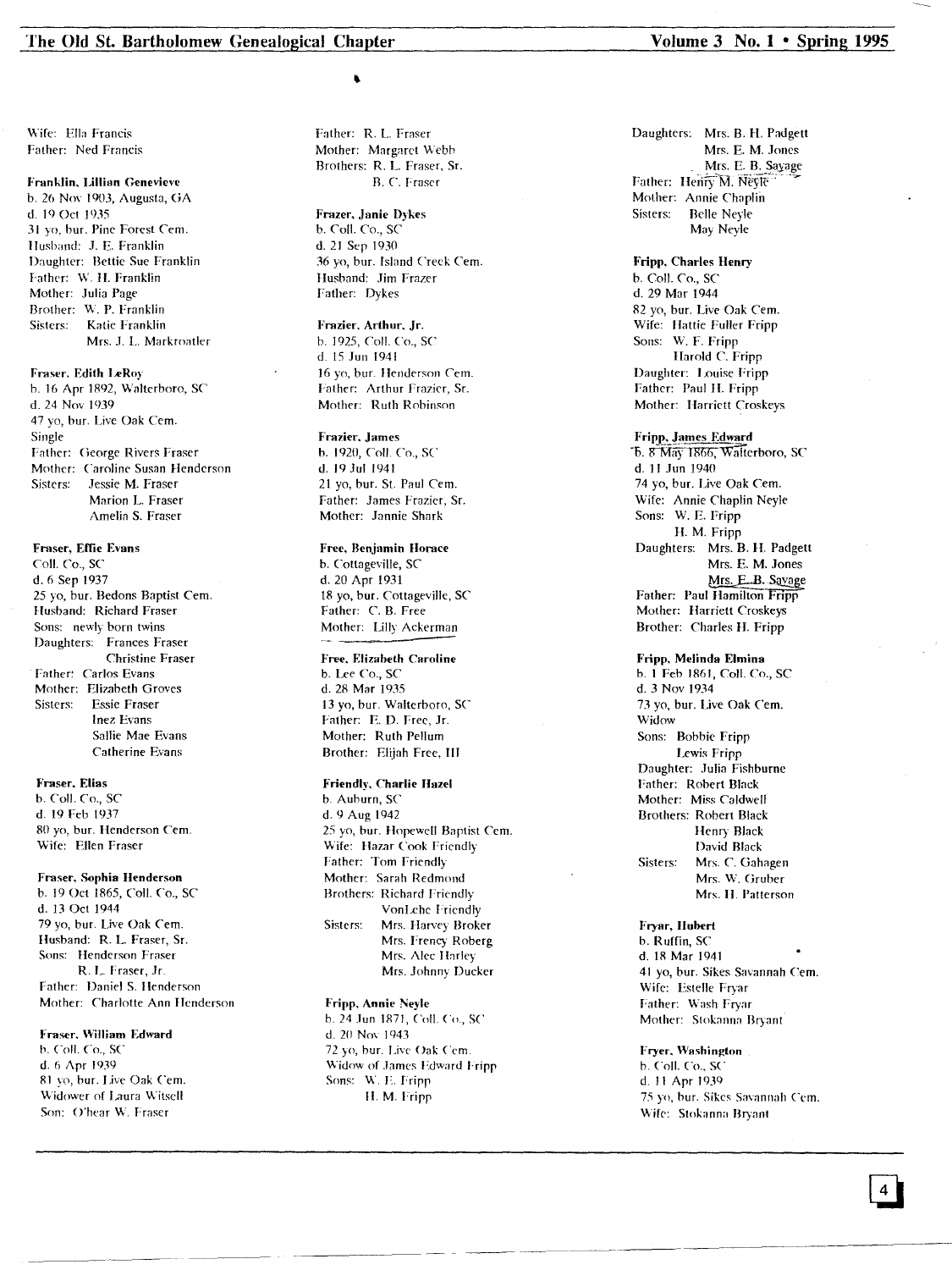#### Furrai. Ernaline Rachel

b. ColI. Co., SC d. 26 Dec ]941 27 yo, bur. Williams Cern. Ilusband: Joe Furrai, Jr. I-ather: Robert Lee Herndon Mother: Maud Garris Brothers: Garris Hcrndon F. W. Herndon Ernest Theo. Herndon Sisters: Dorothy Beach Mrs. Arthur Nash

### Gadsden. Profit

b. Coli. Co., SC d. 30 Oct 1941 49 yo, bur. Zion Cern. Wife: Rosa Gadsden Mother: Tina Levine

#### Gadsen. Malilda

b. Coll. Co., SC d. 4 Jul 1937 44 yo, bur. Live Oak Cem. Widow Father: John Allen Mother: Mary Allen

### Gadsden. Simon

b. Coil. Co., SC d. 2 May 1931 70 yo, bur. Mt. Zion Cem. Widower Mother: C10ye Gadsden

#### Gahagan. Bahy Girl

b. 24 Dee 1934, Coil. Co., SC d. 14 Jan 1935 21 do, but. Doctor's Creek Baptist Cem. Mother: Lillian Gahagan

#### Gaillard. Jack

b. Coil. Co., SC d. 30 Aug 1931 18 yo, bur. Rose Hill Plantation Cern. I'ather: Jake Gaillard Mother: Kate Pinkney

### Gant, Alec

b. Coil. Co., SC d. 6 Jan 1933 47 vo, bur. Sanders Cem. Wife: Isabell Clark Gant Mother: Sarah Ann Gant

### Gardner, Rev. Grover Cleveland

h. 4 Mar 18R6, MeClel\;lllyille, SC d. 3 Oct 1942, Lodge, SC 56 yo, bur. Live Oak Cem. Wile: Sarah Jackson Gardner Sons: W. T. Gardner

G. C. Gardner. Jr. Daughters: Mrs. M. C. Carr Mrs. Jimmie Chapman Mrs. D. F. Minton Mrs. Windsor Hubbard Mrs. Tyson Hubbard Father: Peter Gardner Mother: Mary King<br>Sisters: Hilda Sore Hilda Sorensen Mrs. W. L. Parker Mrs. Claud Marlowe Mirtie Skinner

### Garrett. William

b. CoIl. Co., SC d. I Oct 1937 54 yo, bur. Blue I louse Cem. Wife: Alice Nicholas Father: Ben Garrett Mother: Lydia Scriven

### Garris, Emma S.

b. Coll. Co., SC d. 11 May 1933, Ruffin, SC 73 yo, bur. Carters Ford Baptist Cem. Widow of John W. Garris Sons: J. H. Garris D. R. Garris B. F. Garris Virgil D. Garris Daughters: Mrs. R. L. Herndon Mrs. F. B. Drawdy Mrs. W. D. Kinsey Father: Richard Carter Mother: Martha Bassett

### Garris, prc. George William

b. 26 Apr 1923, Coil. Co., SC d. 25 Nov 1944, Germany 21 yo, bur. Live Oak Cern. Single Father: Percy W. Garris Mother: Eliza Beach Brothers: Whittier Garris Ernest Garris Vcrnon Garris Sister: Mrs. W. B. Hull

#### Garris. Julian Aubrey

b. Williams, SC d.4 Sep 1939, Williams, SC 2 yo, bur. Carters Ford Baptist Cern. Father: V. D. Garris Mother: Edna Ramsey Brother: Mitchell Ciarris Sister: Joyce Ann Garris

### Garris, Marshall Eugene

b. 1940, Coil. Co., SC d. 15 May 1942, ('harleston, SC 2 yo, hur. Smoaks Bnptist Cem. I'ather: Isaac S. Garris Mother: Rachel Iliers

Brothers: Grady Garris Wayne Garris Sisters: Dorothy Garris Bobby Garris

Garris. Sadie Lee Rumph b. 23 Feb ]892, Coil. Co., SC d. 30 May 1938 46 yo, bur. Garris Cem. Husband: E. O. Garris Sons: Royce Garris Donald Garris Father: C. M. Rumph Mother: Miss Westbury Brothers: W. S. Rumph M. J. Rumph P. P. Rumph Half brothers: Lever Rumph Monroe Rumph Mack D. Rumph Sister: Esther George Half sister: Mrs. L. W. Westbury

### Garvin. George E.

b. Coil. Co., SC d. 23 Mar 1931 5] yo, bur. Jacksonboro Baptist Cern. Widower Sons: Irvin Garvin Dowling Garvin Melvin Garvin Daughters: Bertha Weeks Della Kennedy Cary Sires Evie Garvin

### Garvin. James Carroll

b. 18 Aug 1914, Coil. Co., SC d. 22 Feb 1941, Hendersonville, SC 26 yo, bur. Smoaks Cern. Single Father: Charles F. Garvin Mother: Rosa Sullivan Brother: Joe II. Garvin Half brothers: Charles F. Garvin, Jr. Eugene M. Garvin Woodrow Garvin John R. Garvin Nelson Garvin Sisters: Mrs. James Seabrook w<u>its.</u> R. *m.* gava<br>Mrs. Jim-L. Siets Half sisters: Mrs. Jake Rentz Susan Garvin Eugenia Garvin

### Garvin, Mary Jane

b. Coil. Co., SC d. 26 May 1936, Jacksonboro, SC 73 yo, bur. Smoaks Cem. Widow Son (adopted): Willie West Daughter: Mrs. G. M. Willis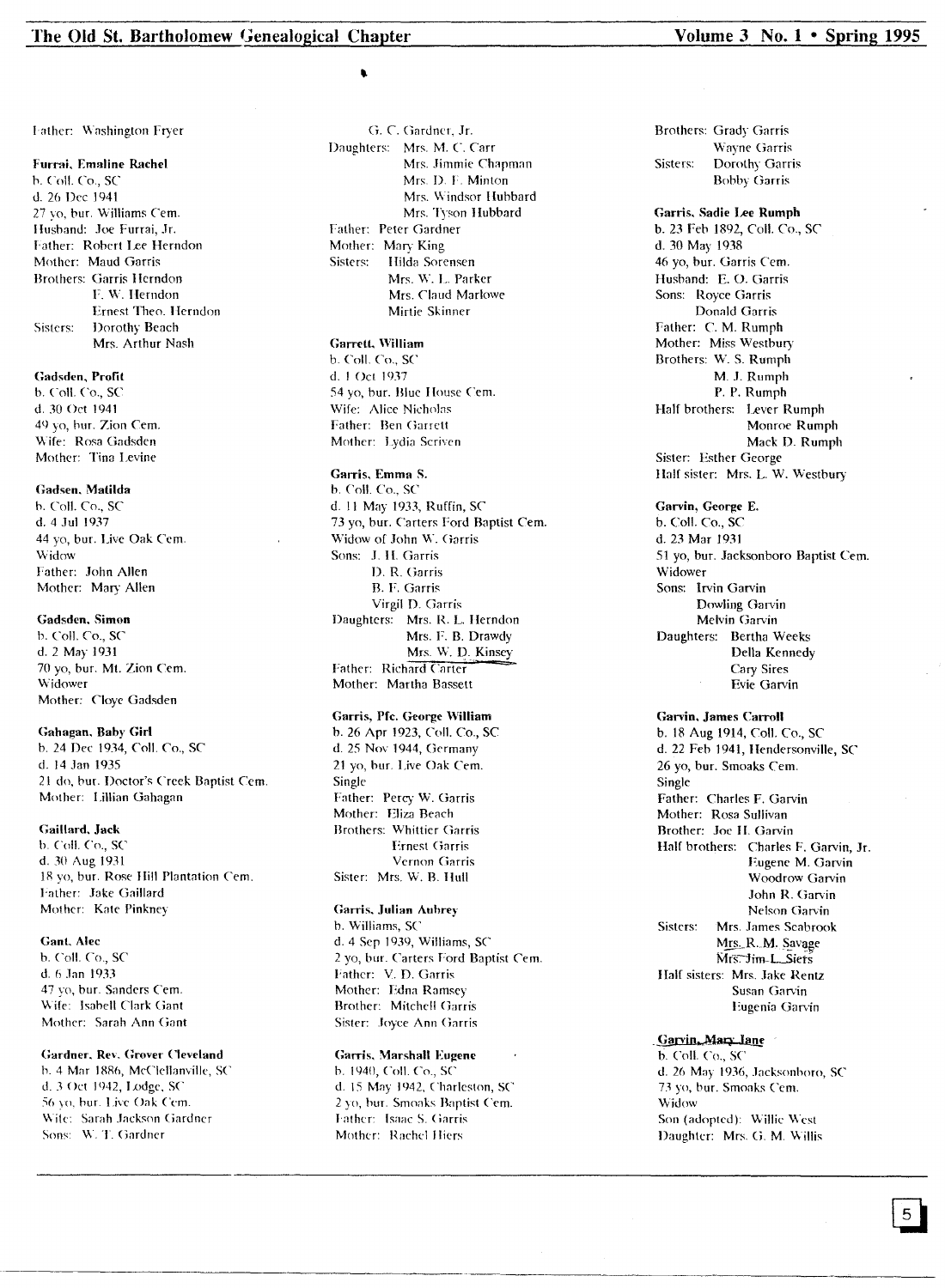### The Old St. Bartholomew Genealogical Chapter

Father: Henry Kinsey **Brothers: Trank Kinsey** John Kinsey Sisters: Mrs. R. Benton Mrs. Caroline Benton Mrs. Harriett Smoak

#### Garvin, Rosa R.

b. Hampton Co., SC d. 24 May 1939 91 vo, bur. Mt. Carmel Cem., Hampton Co. Widow of James B. W. Garvin Sons: F. D. Garvin John Garvin W. D. Garvin Frank Garvin Paul Garvin Daughter: Mrs. H. L. Fennell Father: Captain W. C. Johnston Mother: Miss Hamilton

### **Gaskins**, Jesse

b. New Bern, NC d. 21 Feb 1937, Ruffin, SC 85 vo, bur. Bethel Methodist Cem. Wife: Susan B. Gaskins Son: J. M. Gaskins Daughters: Mrs. W. O. B ? Mrs. E. L. Burton Father: Riley Gaskins

### **Gatch, Charles Berry**

 $b.$  Coll. Co.,  $\mathcal{SC}$ d. 7 May 1931 69 yo, bur. Old Round O Cem. Wife: Selena Huff Gatch Sons: E. L. Gatch C. A. Gatch J. D. Gatch Daughter: Mrs. J. J. Avant Father: Frank Gatch Mother: Martha Carter Brothers: John Gatch **Ben Gatch** Mrs. Willie Garity Sisters: Mrs. Wash Carter Mrs. E. I. Bailey

### **Gatch, Robert David**

b. Coll. Co., SC d. 24 Jan 1935, Sheldon, SC 61 yo, bur. Ridgeville Cem. Wife: Jeanette Rebecca Davis Sons: B. Douglas Gatch Robert D. Gatch, Jr. John D. Gatch Daughters: Telia Gatch Mildred Gatch Father: John D. Gatch Mother: Martha Williams Brothers: J. Henry Gatch Charles Fred Gatch E. W. Gatch

Sisters: Mrs. R. P. Youmans Mrs. R. E. Woods

Gathers, Mary b. 1920, Ritter, SC d. 19 Jul 1941, Ritter, SC 21 yo, bur. Cumberland Cem. Husband: Laurie Gathers Father: Robert Washington

#### Gattis, John Millard

b. 16 Feb 1915, Wake Co., NC d. 2 Apr 1942 27 yo, bur. Raleigh, NC Father: J. O. Gattis Mother: Bell Hodge Brother: T. I. Gattis Sisters: Bloss, Margaret, and Leonoria

#### Gazsi, Ernest Stephen

b. Bridgeport, Conn. d. 24 Jun 1934 19 yo, bur. Plant City, FL Father: Stephen Gazsi Mother: Margaret Vigh Brothers: Edward Gazsi Victor Gazsi Sisters: Violet Gazsi Gene Gazsi Amelia Gazsi

### Geddis, Freddie

b. Cottageville, SC d. 7 Apr 1939, Moncks Corner, SC 20 yo, bur. Macedonia Methodist Cem. Wife: Trinex Bell Geddis Father: Henry Geddis Mother: Lanni Heyward

### Geiger, Lewie Woodward

b. Lexington Co., SC d. 5 Nov 1938 31 yo, bur. near West Columbia, SC Single Father: W. N. Geiger Mother: Bessie Steele Brothers: Heyward Geiger Sisters: Virdena Geiger Mrs. W. E. Bishop

### Gerideau, Nathaniel

b. Coll. Co., SC d. 15 Mar 1937 1 yo, bur. Neyles, SC Father: Tom Gerideau Mother: Ruth May Simmons

### Gethers, Janie

b. Coll. Co., SC d. 13 May 1942 40 yo, bur. Oregan Cem., SC Husband: David Scott Mother: Charolet Green

### Volume  $3$  No.  $1 \cdot$  Spring 1995

### Gibbs, Charles Orr

b. Trenton, KY d. 11 Aug 1933 15 yo, bur. Magnolia Cem., Charleston, SC Father: John A. Gibbs Mother: Martha Orr **Brothers: Jessie Gibbs** John Gibbs

### Gibbs, John Alfred

b. Decatur, GA d. 30 Jul 1943, Yemassee, SC 52 vo, bur. Live Oak Cem. Wife: Martha Mcguire Orr Sons: Jessie C. Gibbs J. Houston Gibbs Father: Charles Edward Gibbs Mother: Lula L. Houston Sister: Mrs. Eugene Hinson

Gibson, Emma Kinard b. Barnwell Co., SC d. 12 Jun 1942 83 yo, bur. Penial Baptist Cem. Widow of Henry Gibson Son: W. E. Gibson Father: George Kinard Mother: Margaret Getsinger Brothers: M. A. Kinard C. H. Kinard R. B. Kinard W. D. Kinard

#### **Givens, Effie**

b. Coll. Co., SC d. 6 Feb 1938 74 yo, bur. Ashepoo Fee Farm Cem., SC Single Father: Charles Givens

### **Givens, Florence**

 $\overline{b}$ . Coll. Co., SC d. 22 Oct 1931, Ruffin, SC 44 yo, bur. Bethel Methodist Cem. Husband: Lee O. Givens Sons: Marcars Givens Merrell Givens infant son Daughters: Mrs. J. A. Tripp Elease Givens **Ruth Givens** Father: S. B. Crosby Envance Jone Mother: E. Jones **Brothers: Clifton Crosby** willie Crosby Heber Crosby Herbert Crosby

### **Givens, Henry**

b. Coll. Co., SC d. 10 Sep 1933, Green Pond, SC 40 yo, bur. Stock Cem. Wife: Clara Givens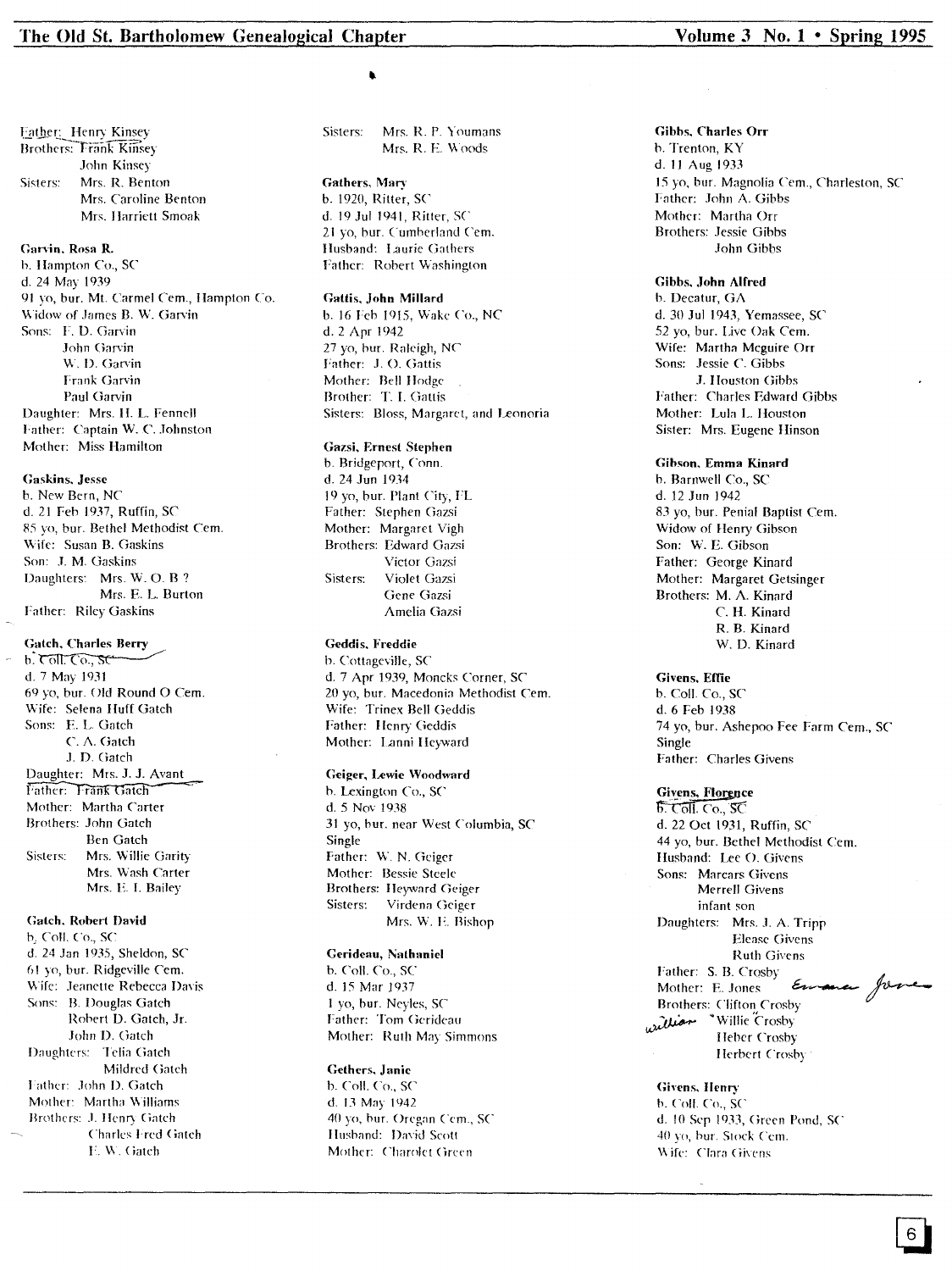I'ather: Charles Givens

#### Givens. Henry' Joshua

b. ColI. Co, SC d.6 Dec 1941 68 yo, bur. Black Creek Baptist Cern. Wife: Martha M. Weekley Son: J. Theodore Givens Father: L. T. Givens Mother: Elizabeth Blocker Brothers: L. O. Givens L. T. Givens, Jr. Sisters: Mrs. T. L. Litchfield Mrs. C. C. Litchfield Mrs. W. C. Brant

#### Givens, Julius Benjamin

b. 2 Jun 1875, Coli. Co., SC d. 24 Aug 1937 62 yo, bur. Black Creek Baptist Cern. Wife: Jessie Breland Givens Father: L. T. Givens Mother: Elizabeth Blocker Brothers: H. J. Givens L. O. Givcns L. T. Givens Sisters: Mrs. T. L. Litchfield Mrs. C. C. Litchfield Mrs. W. C. Brant

Givens, L. Taylor

b. 1 Nov 1848, Coli. Co., SC d. 24 May 1932 88 yo, bur. Black Creek Baptist Cern. Widower of Elizabeth B. Givens Sons: H. J. Givens J. B. Givens L. O. Givens L. T. Givens, Jr. Daughters: Mrs. L. E. Litchfield Mrs. C. C. Litchfield Mrs. W. C. Brant Father: J. Henry Givens Mother: Elizabeth Zellow

Givens, Sallie Ann

b. CoIl. Co., SC d. 9 May 1942 1 yo, bur. Bethel Methodist Cern. Father: J. T. Givens Mother: Lourice Martin

### Glover, Catherine Clara Paul

b. Coli. Co., SC d. 10 Jan 1942, Johns Island, SC 84 yo, bur. LIve Oak Cern. \Vidow of Francis Y. Glover Son: I.ogan Glover Daughter: Maggie Glover !'ather: Dr. John O. Glover Mother: Margaret Ward Sisters: Mrs. M. M. Glover Mrs. John R. Koger

Glover, Ervin V.

b. Hampton Co., SC d. 21 Oct 1931 33 yo, bur. Cherry Grové Cem. Wife: Lizzie Miller Glover Father: Mose Glover Mother: Sarah

### Glover, Francis Laurens

b. Coli. Co., SC d. 27 Oct 1935 63 yo, bur. Live Oak Cem. Wife: Lillie Ruth Hudson Son: Joseph Edward Glover Daughters: Mrs. Legare Smoak Mrs. Nicholas Pinckney Mrs. Harold Muckinfuss Dorrie Glover Thelma Glover Dorothy Gray Glover Father: Joseph Edward Glover Mother: Mary Bellinger Brother: L. N. Glover Sisters: Mrs. W. T. Warren Mrs. E. Hubster

#### Glover, lIenry Stewart

b. CoIl. *Co.,* SC d. 7 Feb 1940 65 yo, bur. Live Oak Cern. Wife: Aguese Kearse Sons: James Sinkler Glover Henry Stewart Glover<br>Daughters: Virginia Glover Virginia Glover Lillie Glover Father: James S. Glover Mother: Harriett DeVeaux Sister: Hattie Glover

#### Glover, John DeVeaux

b. 19 Feb 1868 d. 7 Feb 1938 69 yo, bur. Live Oak Cern. Father: James S. Glover Mother: Harriett DeVeaux Brother: H. S. Glover Sister: Hattie Glover

### Glover, Joseph Oswald

b. 29 Sep 1881, Walterboro, SC d. 30 Jul 1940 58 yo, bur. Live Oak Cem. Single Father: Francis Y. Glover Mother: Catherine Glover Brother: Logan Glover Sister: Maggie Glover

### Glover. Josiab Brown

b. Coil. *Co..* SC d. 14 Mar 19.15 63 yo, bur. I.ive Oak Cern. Wife: Julia Smoak Glover

Son: J. B. Glover Daughters: Mrs. L. W. McAlpine Mrs. Geon Kidder Ruby Glover Mattie Glover Harriett Glover Catherine Glover Father: James S. Glover Mother: Harriett DeVeaux Brothers: W. V. Glover J. D. Glover H. S. Glover Sister: Hattie Glover

#### Glover, Lela

b. Call. Co., SC d. 23 Jul 1930 11 yo, bur. Penile Cern. Father: John Glover Mother: Clara Glover Hay

#### Glover, Leroy

b. 2 Jan, 1931, Lodge, SC d. 13 Jun 1931 6 mo, bur. Lodge, SC Father: Edgar Glover Mother: Dorothy Singleton

#### Glover, Ullie Rickenbaker

b. Walterboro, SC d. 5 Oct 1937 57 yo, bur. Live Oak Cern. Husband: John D. Glover Father: M. D. Rickenbaker

#### Glover, Mary Edmunda

b. 12 Oct 1840, Coli. Co., SC d. 20 Dec 1939 99 yo, bur. Live Oak Cem. Widow of Joseph E. Glover Son: L. N. Glover Daughter: Mrs. L. G. Hubster Father: Edward C. Bellinger Mother: Harriett Crider

### Glover, Mary Maria

b. 6 Aug 1858, Coli. Co., SC d. 9 Dee 1943 85 yo, bur. Live Oak Cern. Widow of Walter C. Glover Sons: W. Charles Glover Henry C. Glover Father: Dr. John O. Glover" Mother: Margaret Ann Ward Sister: Mrs. John L. Koger

### Glover, Wade Hampton

b. CoIl. Co., SC d. 3 Nov ]940 63 yo, bur. Live Oak Cern. Single rather: A. V. Glover Mother: Annie E. Glover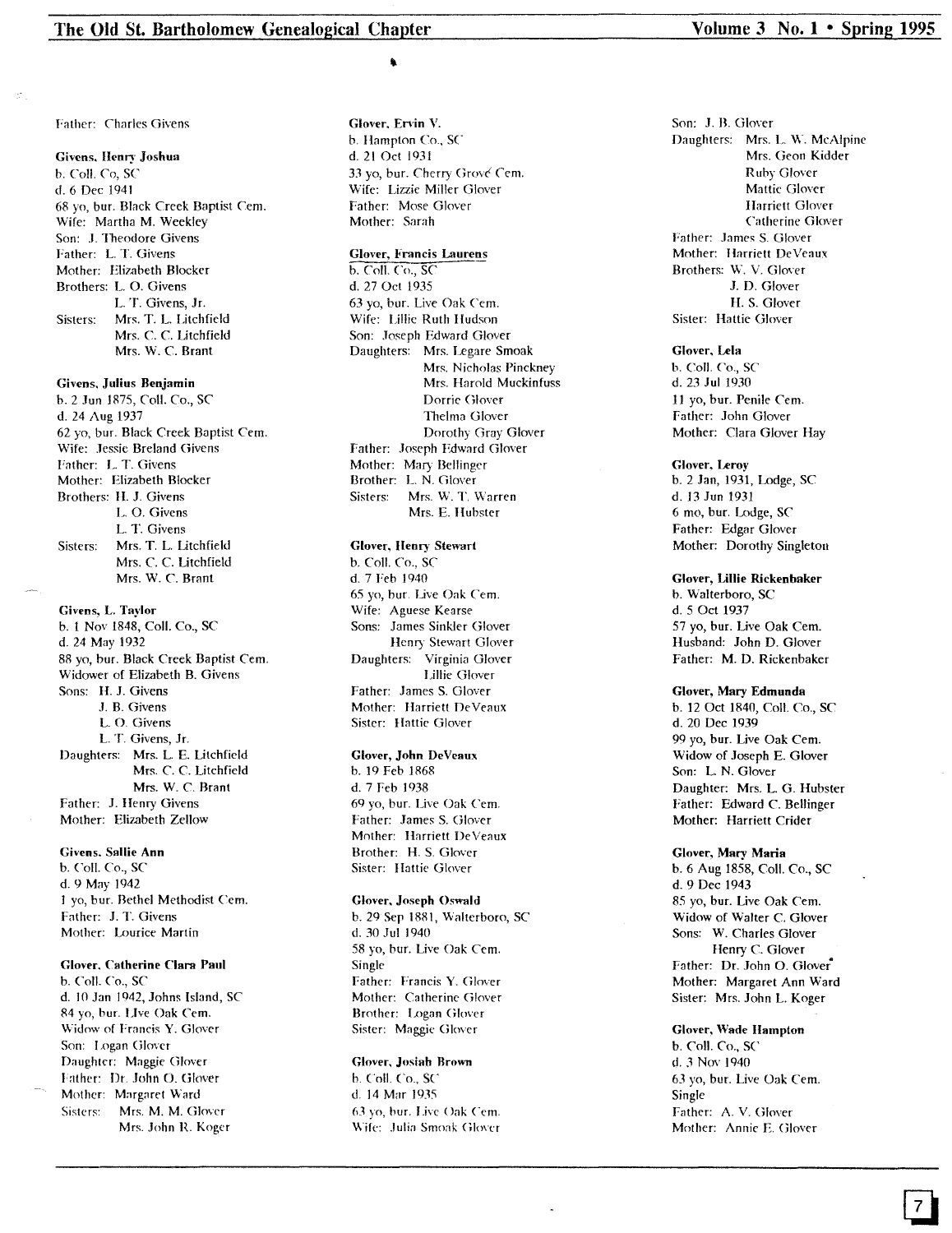### The Old St. Bartholomew Genealogical Chapter

Sisters: Mrs. M. S. Montgomery Marion Glover **Beulah Glover** 

### Godley, Elmer Guy, Jr.

b. Walterboro, SC d. 8 Mar 1938 1 vo. bur. Live Oak Cem. Father: E. G. Godley Mother: Audry E. Simmons Sisters: Gladys Lucille Godley Rose Elizabeth Godley Frances Marian Godley

### **Godley**, James Clinton

b. Coll. Co., SC d. 19 Feb 1939 23 yo, bur. Adner Methodist Cem. Father: George Godley Mother: Sarah Rentz Brothers: Earl C. Godley George Godley Half sister: Mary Marguerite Folk

#### Godley, Joyce Deloris

28 yo, but. Peniet-Baptist-Cem  $k$   $\mathbb{N}$   $\mathcal{O}$   $\mathbb{R}$   $\mathbb{R}$ <br>28 yo, but. Peniet-Baptist-Cem  $k$   $\mathbb{N}$   $\mathcal{O}$   $\mathbb{R}$   $\mathbb{R}$ <br>Me2) Mother: Katie Lucille Jones Godley **Brothers: Alment Godley** Cullen Godley Dovle Godley Sisters: Juanita Godley Lavern Godley

### Godwin, Baby Boy

b. 6 Feb 1943, Walterboro, SC d. 6 Feb 1943 Father: R. H. Godwin Mother: Clare Keevan

#### Goff. George

b. Coll. Col, SC d. 16 Jan 1938 52 yo, bur. Sikes Savannah Wife: Olivia Stephen Sons: Clemson Goff Tim Goff James Goff Father: Robert Goff Mother: Lizzie Simmons

### Goff. Nordain

b. Coll. Co., SC d. 8 Mar 1938 3 yo, bur. Galilee Baptist Cem. Father: Sidney Goff Mother: Orrie Harley

### **Gohagan**, Charity Black

b. Coll. Co., SC d. 12 Aug 1940

65 yo, bur. Live Oak Cem. Widow of James B. Gohagan Son: J. Bernard Gohagan Father: Robert Black Mother: Jane Smith Brothers: H. W. Black, Jr. D. B. Black Sisters: Mrs. W. B. Gruber Mrs. H. A. Patterson

### Gohagan, Reba Mae Carter b. Coll. Co., SC d. 12 Sep 1941 25 yo, bur. Smoaks Baptist Cem. Husband: G. R. Gohagan Sons: George Russell Gohagan Dennis Michael Gohagan Daughter: Joyce Lavania Gohagan

Father: Maloney Carter Mother: Hattie Maxey Sister: Mrs. Woodrow Blume

#### Gooding, Edward Eldred

b. Coll. Co., SC d. 18 Jan 1931 58 yo, bur. Bethel Cem. Single Father: Eldred B. Gooding Mother: Caroline L. Bryan Brothers: J. Henry Gooding Cleveland R. Gooding Mary C. Priester Sisters: Sallie Banning Harriett Ulmer Roland

### Gooding, William H.

b. 5 Oct 1854, Hampton Co., SC d. 6 Mar 1931 76 yo, bur. Gooding Cem. Married Sons: W. H. Gooding, Jr. H. M. Gooding B. A. Gooding D. L. Gooding Daughters: Mrs. H. W. Connelly Mrs. C. L. McCoy Mrs. W. D. Cogdill

### مبليا

Goodwin, Charlotte Miley b. 27 Nov 1867, Coll. Co., SC d. 18 Apr 1934 66 yo, bur. Goodwin Cem.<br>Husband: J. C. Goodwin 99565 Sons: R. M. Goodwin 471 W. O. Goodwin M. F. Goodwin J. Coke Goodwin 18519 Clyde Goodwin James H. Goodwin Daughters: Mrs. Grady Goodwin Lois Goodwin Mary Lou Goodwin 4L/Q Father: J. W. Milev  $\leq q \leq \sqrt{N}$ 

### Volume 3 No.  $1 \cdot$  Spring 1995

Mother: Ira Garris  $\frac{7}{16}$ Brothers: J. B. Miley 2963 R. R. Miley J. C. Miley W. B. Miley Janie Steedly 4539 Sisters: Mrs. P. M. Goodwin Mrs. J. D. Carrol Mrs. N. E. Bennett

Goodwin, Ella Havilla Kinsey b. Coll. Co., SC d. 24 Mar 1939 49 yo, bur. Live Oak Cem. Husband: E.W. Goodwin Father: C. E. Kinsey Mother: Ella Williams Brother: J. C. Kinsey Sisters: Mrs. Laurie Martin Mrs. O. W. Padgett Mrs. J. O. Warren Mrs. J. H. Culler

### Goodwin, Frankie

b. Coll. Co., SC d. 18 Apr 1939 27 yo, bur. Fields Point Cem. Wife: Josephine Goodwin Father: Mapter Goodwin Mother: Sarah Scott

### Goodwin, Harold McTeer

b. Bamberg Co., SC d. 28 Apr 1938 2 yo, bur. Little Swamp Cem. Father: J. C. Goodwin Mother: Dora Smith Brother: John Coker, Jr. Sister: Mary Ann Goodwin

#### Gordon, Charles W.

b. 27 Apr 1880, Canada d. 11 Nov 1930 80 yo, bur. Chaumont, NY Widower of Aureltt Main Gordon Son: James Gordon Daughters: Myna Gordon Laura Gordon Ruth Gordon Father: Billings Gordon Mother: Ann Silver

#### Gould, Anna

b. Coll. Co., SC d. 16 May 1938 45 yo, bur. Cottageville, SC Father: John Watson Mother: Margaret Brown

(to be continued in next issue)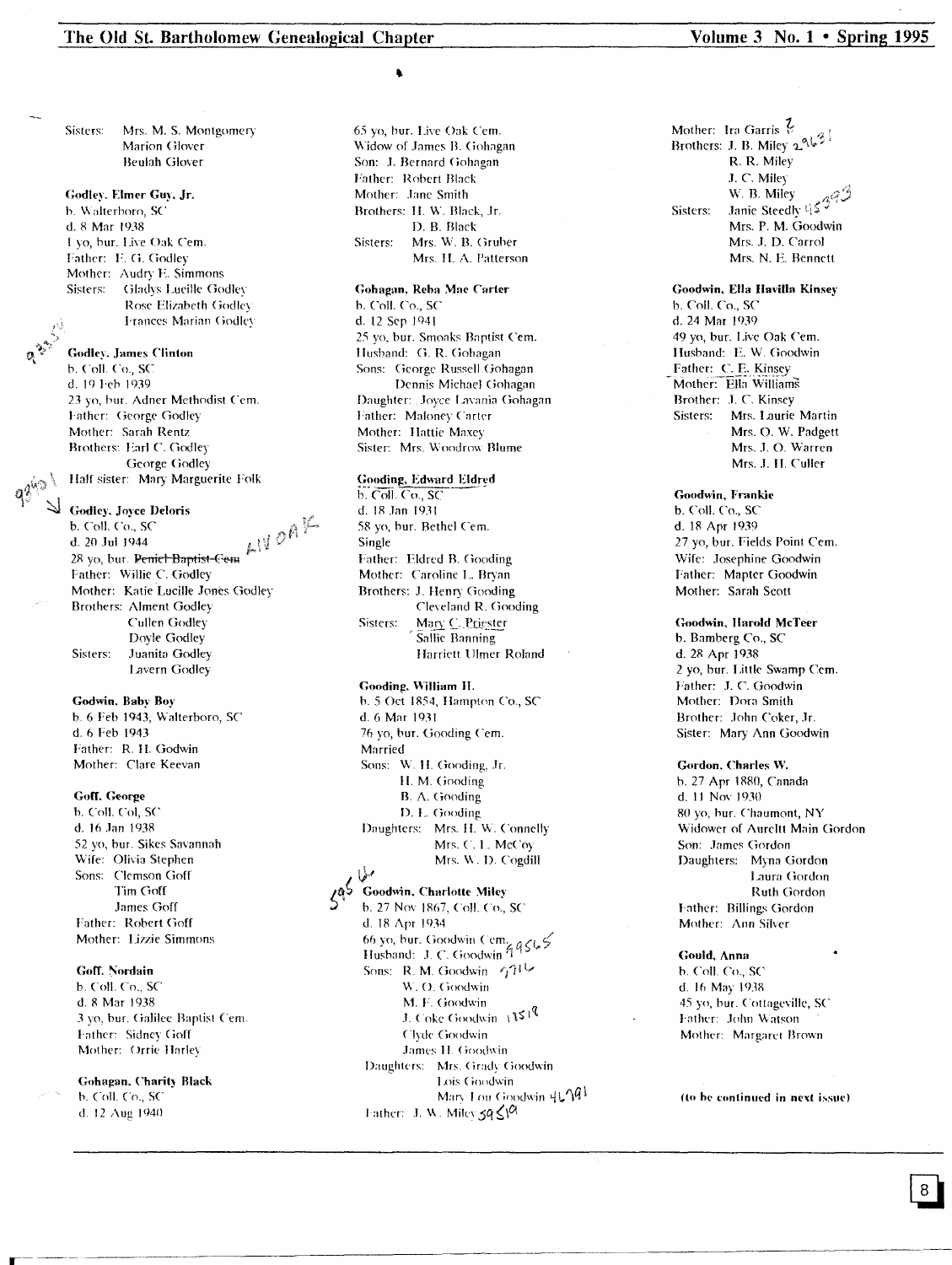

•

### FAIRCHILD

W. D. Overland, 316 George Street, Walterboro, SC 29488

Would like to trade information on the surname FAIRCHILD. Would like information on any Fairchilds, but especially interested in those from Mississippi, Connecticut, and South Carolina.

### BOATRIGHT, JONES, WILLIAMS

Jean Martin, 4259 Heath Road, Jacksonville, FL 32277-1587 (904) 743-4084

Seeking maiden name of Hannah BOATRIGHT, born in 1824 and wife of Cheshire (Cashire?) Boatright. They are found in the 1850 census of St. Bartholomew Parrish, Colleton Co., Sc. They also were in the 1850 and 1860 censuses of Appling Co., GA. He died May 1877.

Seeking names of parents of Jenkins JONES. He was born in South Carolina in 1796, and his wife's name was Clarissa. He was the father of Jenkins Samuel Jones, Betsy Jones, and Joseph Jones. They all were on the 1850 and 1860 censuses for St. Bartholomew Parrish, Colleton Co., Sc.

Also seeking information on Lewis WILLIAMS, born 1610, died 1669 Isle of Wight, VA. He was the father of Lewis Williams, born 1638 Isle of Wight, VA, and dicd 1669 Isle of Wight, VA

### **MEMBERSHIP INFORMATION**

Surnames from members' charts will be published as received. If you have not sent your pedigree chart-do so soon.

| Member's Name           | <b>Member's Address</b>                      | Researching                                                                                                                                                                                                                                        |
|-------------------------|----------------------------------------------|----------------------------------------------------------------------------------------------------------------------------------------------------------------------------------------------------------------------------------------------------|
| <b>BOBBY B. MORRIS</b>  | Route 1, Box 697-C<br>East Palatka, FL 32131 | BYRD, REGISTER, STOKES, HAM-<br>ILTON, APPLEBY, WOOD, LEWIS,<br>FAIREY, RISHER, PENDARVIS,<br>DEVANE, CHERRY, WILLIAMS,<br>FISHER, SYPHRET, DEFONTAIN,<br>RUMPH, SKINNER, GIDDENS,<br>ROWELL, DAVIS, MONTFORT, and<br>ROBINSON in FL., SC, and NC. |
| <b>JOHN W. WEATHERS</b> | P. O. Box 373<br>Bowman, SC 29018            | WEATHERS, FRALIX, WHETSELL,<br>WEEKS, SEIGLER, BRIDGE, PAT-<br>RICK, BARDIN, KNIGHT, BRUCE,<br>SAULS, CAMPBELL, BROWN,<br>CANADAY, GRUBER, and HILL, in<br>Coll. Co., Bowman, St. George, Gro-<br>ver, and Orangeburg, SC.                         |

--~~--,---~,-----'-'-----~--

(803) 548-6560